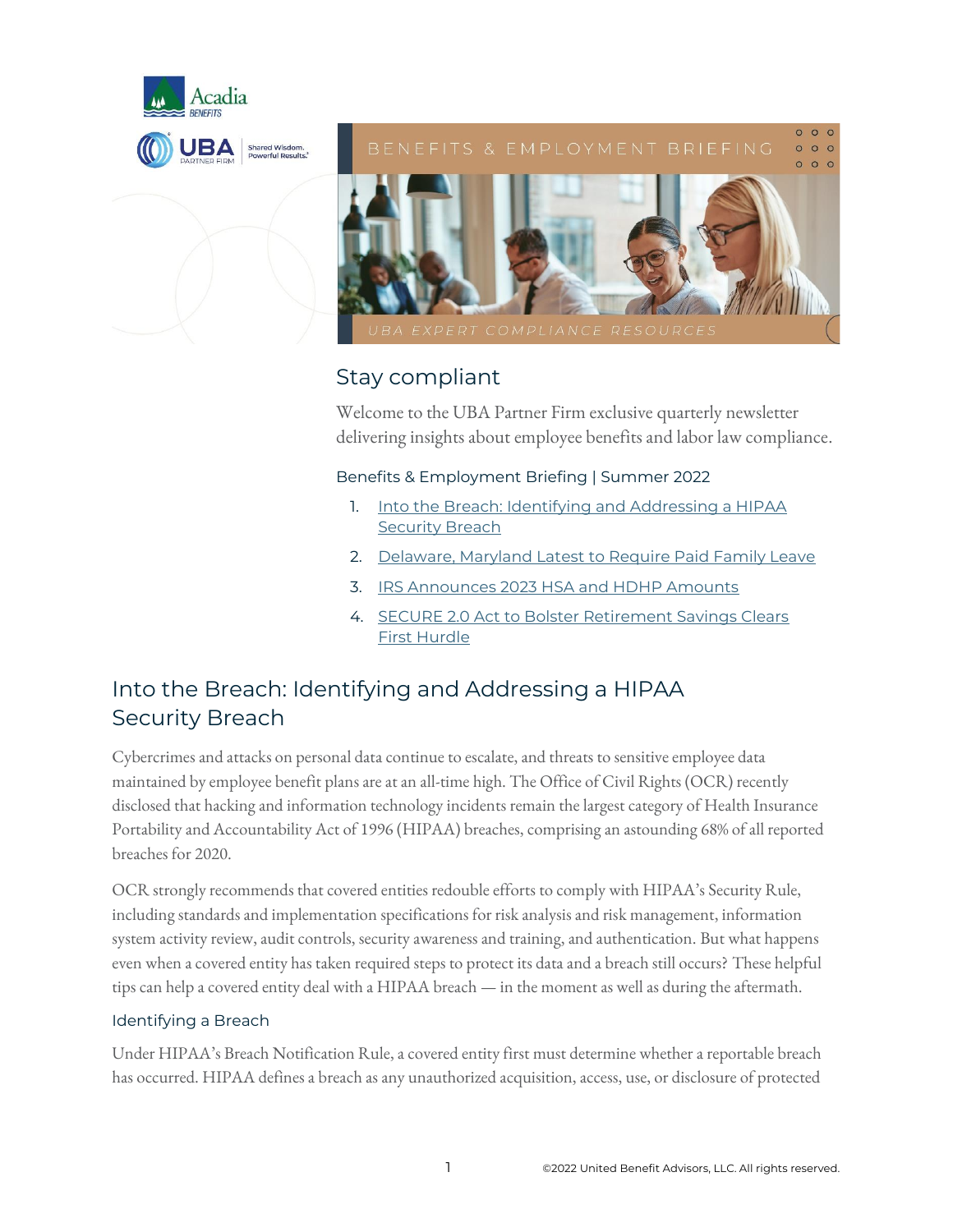$0<sub>0</sub>$  $000$  $\begin{array}{ccc} & \circ & \circ & \circ \end{array}$ 

health information (PHI) unless the covered entity demonstrates that there is a low probability that the PHI has been compromised based on a risk assessment. This risk assessment must address at least the following factors:

- The nature and extent of the PHI involved, including the types of identifiers and the likelihood of re-identification
- The unauthorized person or persons who used the PHI or to whom the disclosure was made
- Whether the PHI was actually acquired or viewed
- The extent to which the risk to the PHI has been mitigated

However, HIPAA regulations also specifically exclude any:

- Unintentional acquisition, access, or use of PHI by a workforce member or person acting under the authority of a covered entity or business associate, if made in good faith and within the scope of authority, and if not further impermissibly used or disclosed.
- Inadvertent disclosure of PHI by a person authorized to access PHI at a covered entity or business associate to another person authorized to access PHI at the same covered entity or business associate, and the information is not further impermissibly used or disclosed.
- Disclosure of PHI where a covered entity or business associate has a good faith belief that an unauthorized person to whom the disclosure was made would not reasonably have been able to retain the information.

This determination is complicated and fact-intensive and should be made through a covered entity's security officer working with expert legal counsel. It will also be important to include your IT department as well as human resources and any other individuals who will help form the content and delivery of required notices to be sure to control the timing and nature of the message.

#### Individual Notice

Covered entities who identify a security breach must notify affected individuals without unreasonable delay and no later than 60 calendar days following discovering the breach. Covered entities must provide written notice by first-class mail to the last known address of the individual or, if the individual agrees to electronic notice, by email. If the covered entity knows an affected individual is deceased and has the address of the next of kin or personal representative of the individual, then the covered entity must provide written notification to the next of kin or personal representative.

The required notice must include:

- A brief description of what happened, including the date of the breach and the date of discovery of the breach
- A description of the types of unsecured PHI involved in the breach
- Any steps individuals should take to protect themselves from potential harm resulting from the breach
- A brief description of what the covered entity is doing to investigate the breach, to mitigate harm to individuals, and to protect against any further breaches
- Contact information for individuals to ask questions or learn additional information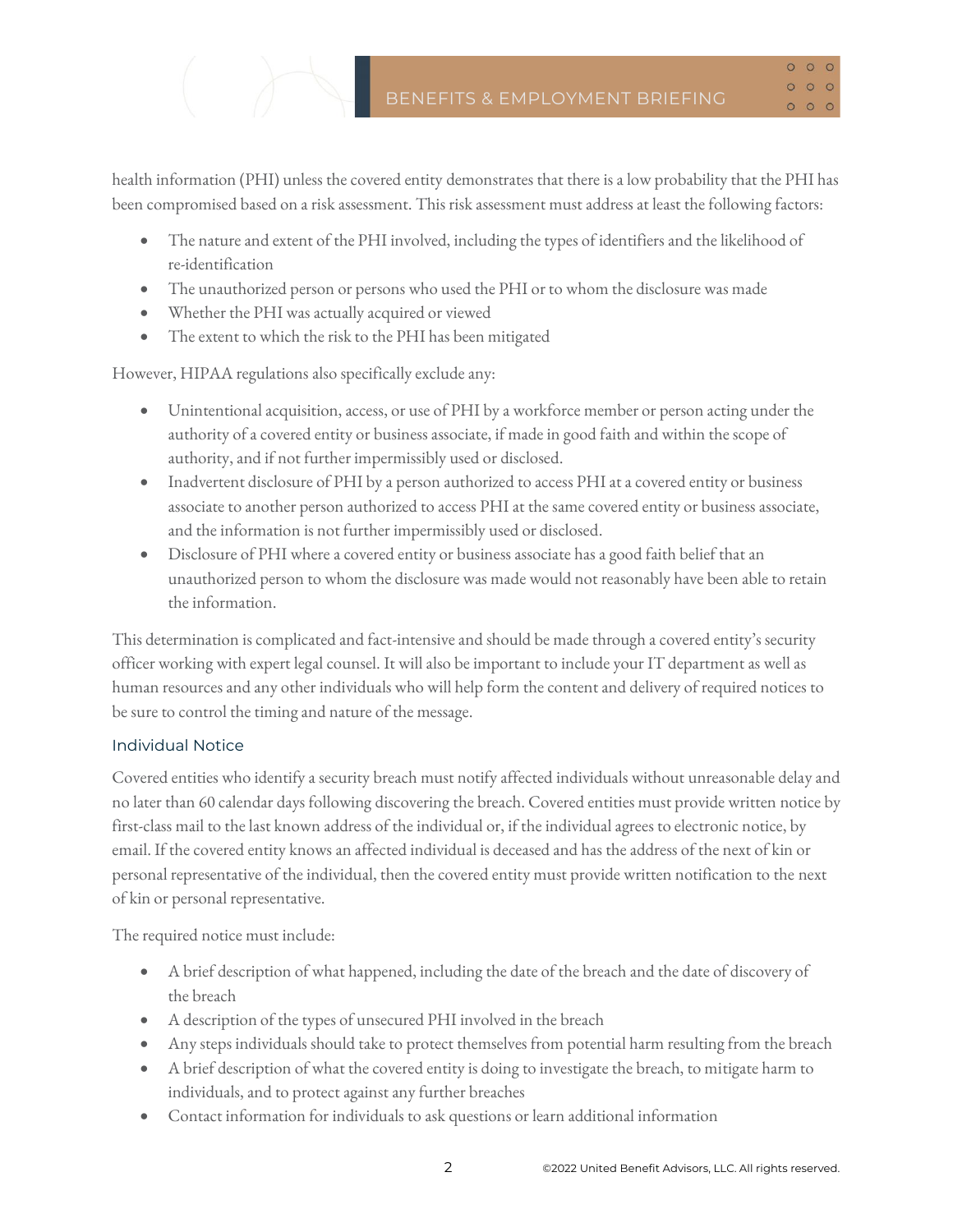#### Media Notice

For breaches involving more than 500 residents in the same geographic area, a covered entity must notify prominent media outlets serving that area. This media notification must be provided without unreasonable delay and no later than 60 calendar days following the discovery of a breach and must include the same information as that required for the individual notice.

#### Notice to the Secretary

In addition to notifying affected individuals and the media (where necessary), a covered entity must notify the Secretary of the Department of Health and Human Services (HHS) of breaches of unsecured PHI. If a breach involves 500 or more individuals, a covered entity must notify the Secretary at the same time the affected individuals are notified of the breach.

If a breach involves fewer than 500 individuals, covered entities may submit reports of such breaches on an annual basis. Reports of breaches involving fewer than 500 individuals are due to the Secretary no later than 60 days after the end of the calendar year in which the breaches were discovered.

Covered entities must notify the Secretary by filling outand electronically submitting a breach report form on th[e HHS Department website.](http://www.hhs.gov/ocr/privacy/hipaa/administrative/breachnotificationrule/brinstruction.html)

#### Address Deficiencies

After discovering and, if necessary, communicating a breach, affected covered entities should carefully analyze the findings of any breach investigation. Covered entities should perform a security risk assessment (or review the most recent risk assessment) and incorporate any items gleaned from the breach investigation. This will demonstrate good faith compliance in the event of any future investigation or audit, and it also will make it less likely that an entity remains vulnerable to the same or similar security threat that resulted in a breach. This will allow a covered entity to modify its breach incident policies and procedures and reeducate members of an entity's HIPAA security and beach response team.

#### Conclusion

OCR continues to ramp up enforcement efforts and is currently considering public comments on how to best distribute monetary penalties and other settlement amounts to affected individuals. As data security continues to drive the agency's agenda, now is a perfect time for employer plan sponsors to make sure they have comprehensive HIPAA policies and procedures in place, including a thorough security risk assessment and breach response plan.

## <span id="page-2-0"></span>Delaware, Maryland Latest to Require Paid Family Leave

Measures aimed at passing a federal law requiring paid family leave continue to falter in Washington. Thus, a growing number of states continue to pass laws requiring employers to provide paid family leave. Delaware and Maryland are the latest two states to dictate paid leave.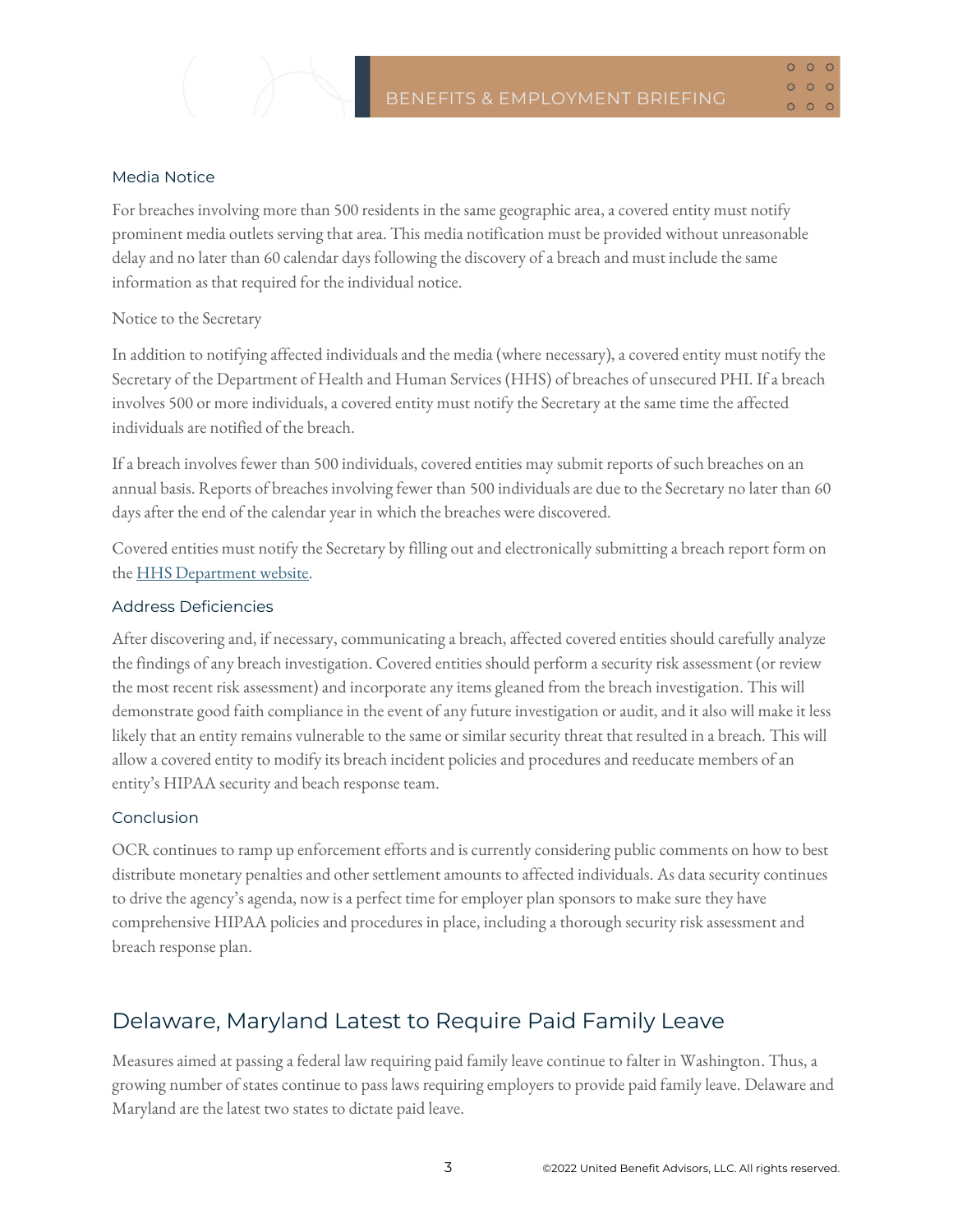$000$  $000$  $\begin{array}{ccc} & \circ & \circ & \circ \end{array}$ 

#### Delaware

Delaware recently enacted th[e Healthy Delaware Families Act](https://legis.delaware.gov/BillDetail/79186) (Act) that will require covered employers to make payroll contributions beginning January 1, 2025, to provide benefits to eligible employees who may take up to 12 weeks of job-protected leave starting January 1, 2026. The law will provide for up to 80% of an eligible employee's average weekly wages, with a maximum weekly payout of \$900 in 2026 and 2027. Employers can either cover the full contribution or withhold up to 50% of the cost from employee paychecks and pay the balance. The Delaware Department of Labor will regulate deductions, withholdings, and payments.

The Act establishes a statewide paid family and medical leave insurance program that will cover employees who need leave for their own serious health condition; a serious health condition affecting a spouse, parent, or child; bonding with or caring for a child during the first year following birth, adoption, or foster-care placement; or due to a family member's military deployment. Similar to the Family and Medical Leave Act (FMLA), Delaware employees are eligible for leave if they worked 1,250 hours during the previous 12-month period and have worked for their employer for at least a year.

Employees who qualify for leave can take up to 12 weeks in a year for parenting, and a total of six weeks in a two-year period for their own medical care, family caregiving, or a family members' military deployment. The maximum benefit per year is 12 weeks for all reasons combined.

Employers with at least 25 employees in Delaware during the prior 12-month period must provide jobprotected leave for all parental, family, and medical leaves. Employers with 10 to 24 employees during the previous 12 months will only need to provide qualifying parental leave. Seasonal business that completely shut down for at least 30 consecutive days a year are exempt. Also, an employer that already provides paid leave benefits that are at least as generous as the provisions under the act may be able to opt out.

Eligible employees have the right to keep their healthcare benefits while on leave and to be reinstated to their job when the leave period ends. Additionally, an employer can face significant penalties for discriminating or retaliating against an employee for requesting, applying for, or using family and medical leave benefits.

#### Maryland

Maryland's legislature recently [enacted a law](https://mgaleg.maryland.gov/mgawebsite/Legislation/Details/SB0275) under which any employer that employs at least one individual in Maryland must provide eligible employees with up to \$1,000 per week for up to 12 weeks of leave annually. Further, qualifying leave will be job-protected which means an employer cannot discharge, demote, or otherwise discriminate or take adverse action against an individual who has filed for, applied for, or received benefits under the new law, inquired about rights and responsibilities under the new law, communicated an intent to file a claim, complaint, or appeal under the new law, or testified or intents to testify in a proceeding under the new law.

Under the new law, any employee (part- or full-time) who has worked at least 680 hours over the 12-month period immediately preceding the date on which leave begins may take up to 12 weeks of paid time off annually to care for a new child, address their own medical problems, or deal with a family member's serious illness or military deployment. Moreover, a parent could get up to 24 weeks if they require medical leave during pregnancy, followed by parental leave after their child is born.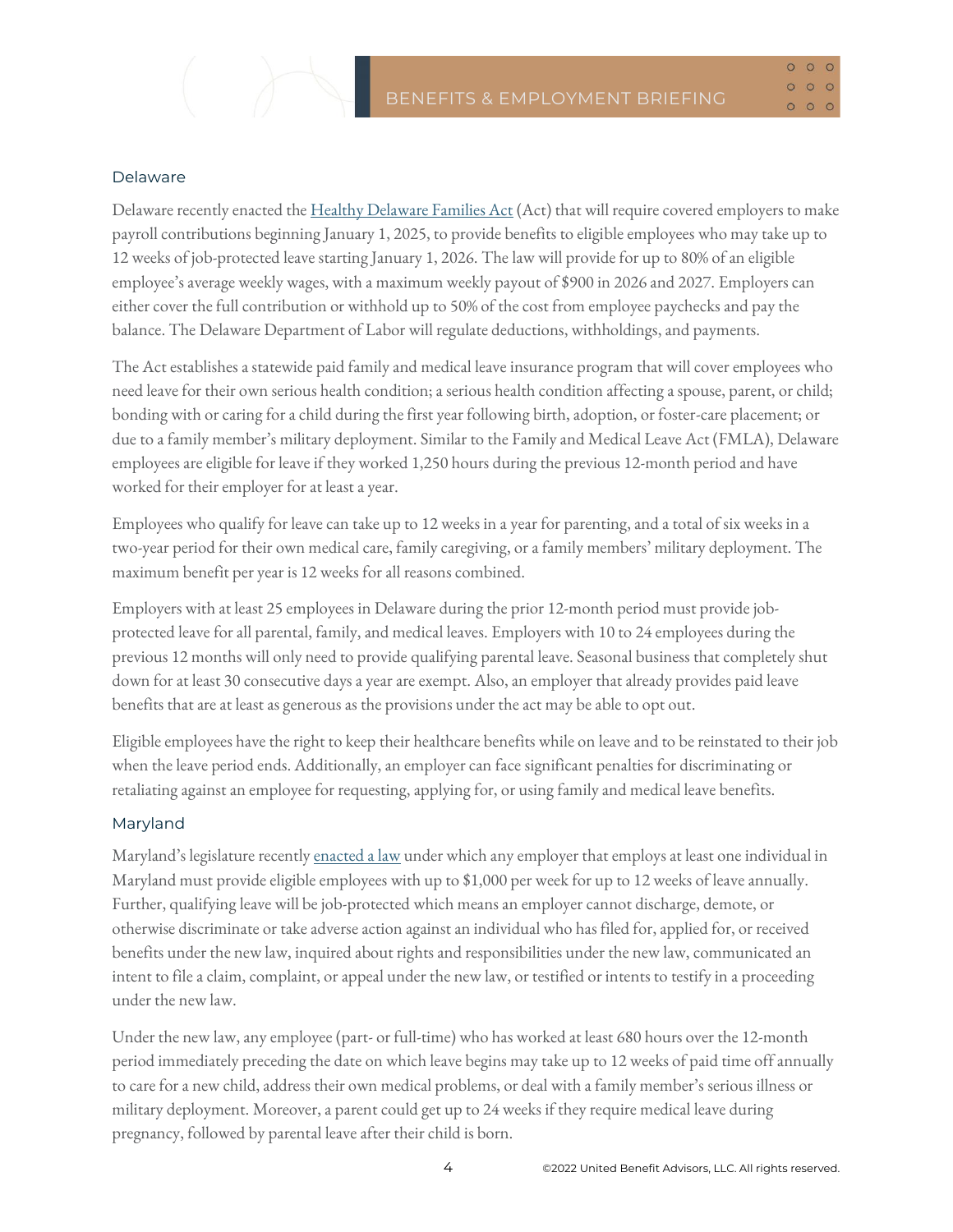$QQ$  $000$  $\begin{array}{ccc} & \circ & \circ & \circ \end{array}$ 

Employers and employees will split the cost for paid leave through a payroll tax that will go into effect on October 1, 2023, to fund the Family and Medical Leave Insurance Fund. Benefits will become available starting January 1, 2025.

An employer can comply with the requirements of the new law through a private employer plan consisting of employer-provided benefits, insurance, or a combination of the two, if the private employer plan is offered to all eligible employees and meets or exceeds the new law's benefits. Maryland will require employers to submit their private plan to the Maryland Department of Labor for approval.

In addition to Delaware and Maryland, employers should be aware of similar paid leave laws in California, Colorado, Connecticut, Massachusetts, New Jersey, New York, Oregon, Rhode Island, and Washington, as well as the District of Columbia. As more employers continue to modify remote work policies to cope with the lingering effects of the COVID-19 pandemic, they will need to be vigilant regarding state laws that might impact them for the first time.

## <span id="page-4-0"></span>IRS Announces 2023 HSA and HDHP Amounts

The IRS recently issue[d Revenue Procedure 2022-24](https://www.irs.gov/pub/irs-drop/rp-22-24.pdf) to announce the 2023 inflation-adjusted amounts that apply to health savings accounts (HSAs) and high-deductible health plans (HDHPs). The newly announced figures include the maximum contribution limit for an HSA, the minimum permissible deductible for an HDHP, and the maximum limit on out-of-pocket expenses (e.g., deductibles, copayments, and other amounts aside from premiums) for qualifying HDHPs. These limits will differ depending on whether an individual is covered by a self-only or family coverage tier under an HDHP.

The IRS's new higher HSA contribution limit and HDHP out-of-pocket maximum will take effect January 1, 2023. HDHP deductible limits will increase for plan years that begin on or after January 1, 2023.

The chart below shows the old 2022 limits as well as the new 2023 limits. Also note that the maximum permitted catch-up HSA contribution for eligible individuals who are 55 or older remains unchanged for 2022.

|                                    | 2023      |          | 2022      |          |
|------------------------------------|-----------|----------|-----------|----------|
| Applicable Limit                   | Self-Only | Family   | Self-Only | Family   |
| <b>HSA Maximum Contribution</b>    | \$3,850   | \$7,750  | \$3,650   | \$7,300  |
| HSA Maximum Catch-up Contribution  | \$1,000   | \$1,000  | \$1,000   | \$1,000  |
| <b>HDHP Minimum Deductible</b>     | \$1,500   | \$3,000  | \$1,400   | \$2,800  |
| HDHP Maximum Out-of-Pocket Expense | \$7,500   | \$15,000 | \$7,050   | \$14,100 |

Employers that sponsor HDHPs may need to make plan design changes as they finish 2023 planning. Additionally, affected employers will need to ensure that they update all plan communications, open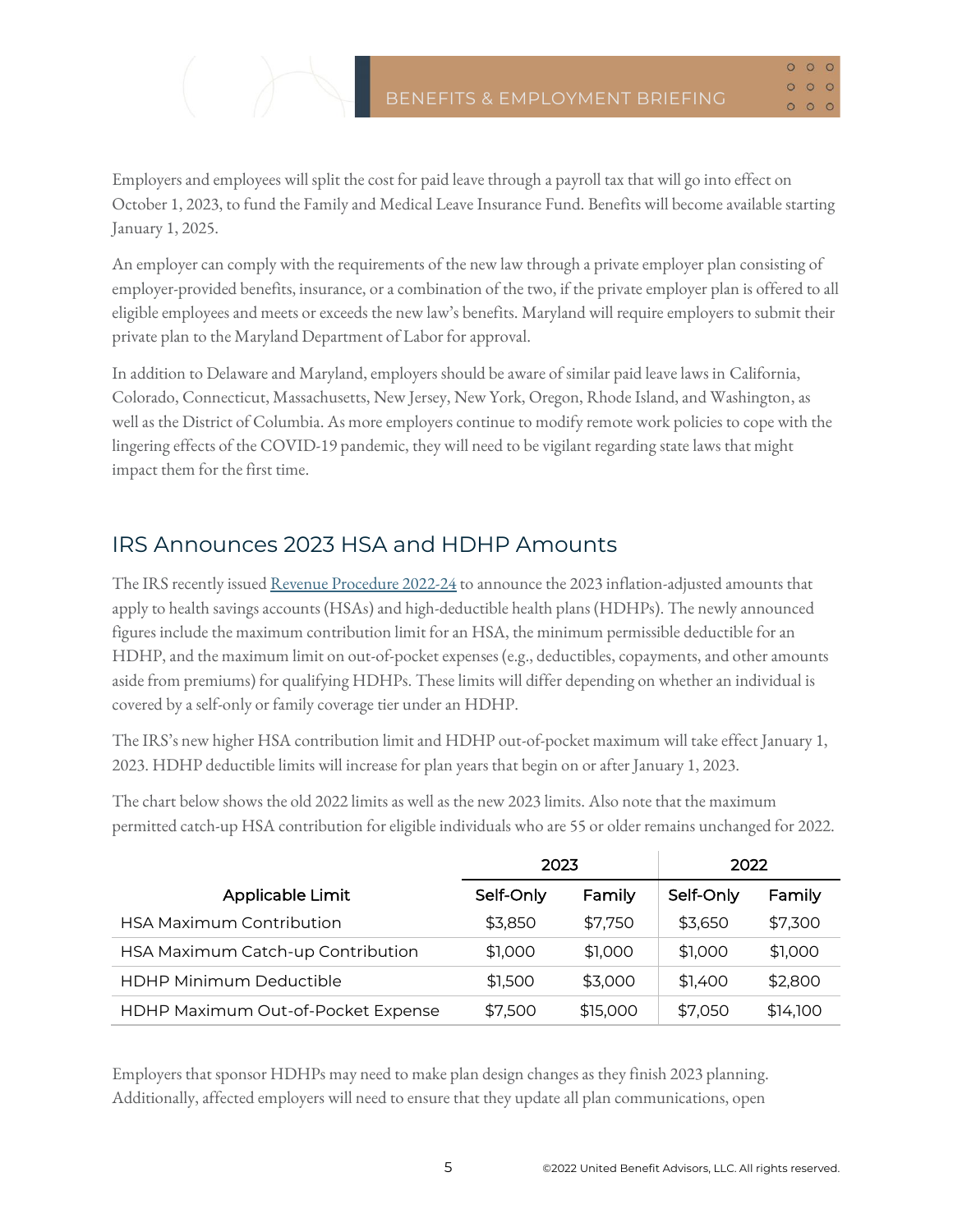$000$  $000$  $000$ 

enrollment materials and other documentation that addresses these limits to be sure participants and beneficiaries are adequately informed.

The IRS also announced that the maximum amount that can be made newly available in 2023 for an Excepted Benefit HRA (EBHRA) is \$1,950.

# <span id="page-5-0"></span>SECURE 2.0 Act to Bolster Retirement Savings Clears First Hurdle

The U.S. House of Representatives recently passed the [Securing a Strong Retirement Act of 2022](https://www.congress.gov/bill/117th-congress/house-bill/2954/text) (SECURE 2.0) by a 414-5 vote. The bill now moves to the Senate, where it is expected to be addressed in the coming months.

SECURE 2.0, as passed by the House, expands on certain aspects of the Setting Every Community Up for [Retirement Enhancement](https://www.congress.gov/116/plaws/publ94/PLAW-116publ94.pdf#page=605) (SECURE Act) that became law in 2019. SECURE 2.0 similarly intends to give American workers greater access to retirement savings opportunities.

## Mandating Automatic Retirement Plan Enrollment

For plan years beginning after December 31, 2023, SECURE 2.0 would require new 401(k) plans to automatically enroll participants upon becoming eligible. Employees would be permitted to decline participation. All current 401(k) plans, and plans sponsored by businesses with 10 or fewer employees, businesses in existence for fewer than three years, church plans, and governmental plans would be exempt.

## Creating Student Loan Repayment "Matching" Contributions

SECURE 2.0 would allow an employer to make contributions under a 401(k) plan to match certain student loan repayments made by employees as if the repayments were elective deferrals to the 401(k) plan. Only payments made by an employee solely to pay for certain qualified higher education expenses would be eligible for this treatment. The new rule would apply to contributions made for plan years beginning after December 31, 2022.

## Raising Required Minimum Distribution Age

SECURE 2.0 would increase the required minimum distribution (RMD) age on a sliding scale as follows:

- Age 73 starting on January 1, 2023, for anyone who turns 72 after December 31, 2022, and turns 73 before January 1, 2030)
- Age 74 starting on January 1, 2030, for anyone who turns 73 after December 31, 2029, and turns 74 before January 1, 2033
- Age 75 starting on January 1, 2033, for anyone who turns 74 after December 31, 2032

These changes would apply starting with distributions required to be made after December 31, 2022, for anyone who turns 72 after that date.

## Increasing Catch-up Limits

For tax years starting after December 31, 2023, the current \$1,000 catch-up IRA contribution allowed for those 50 and older would be indexed and increased for inflation. Additionally, the current catch-up contribution